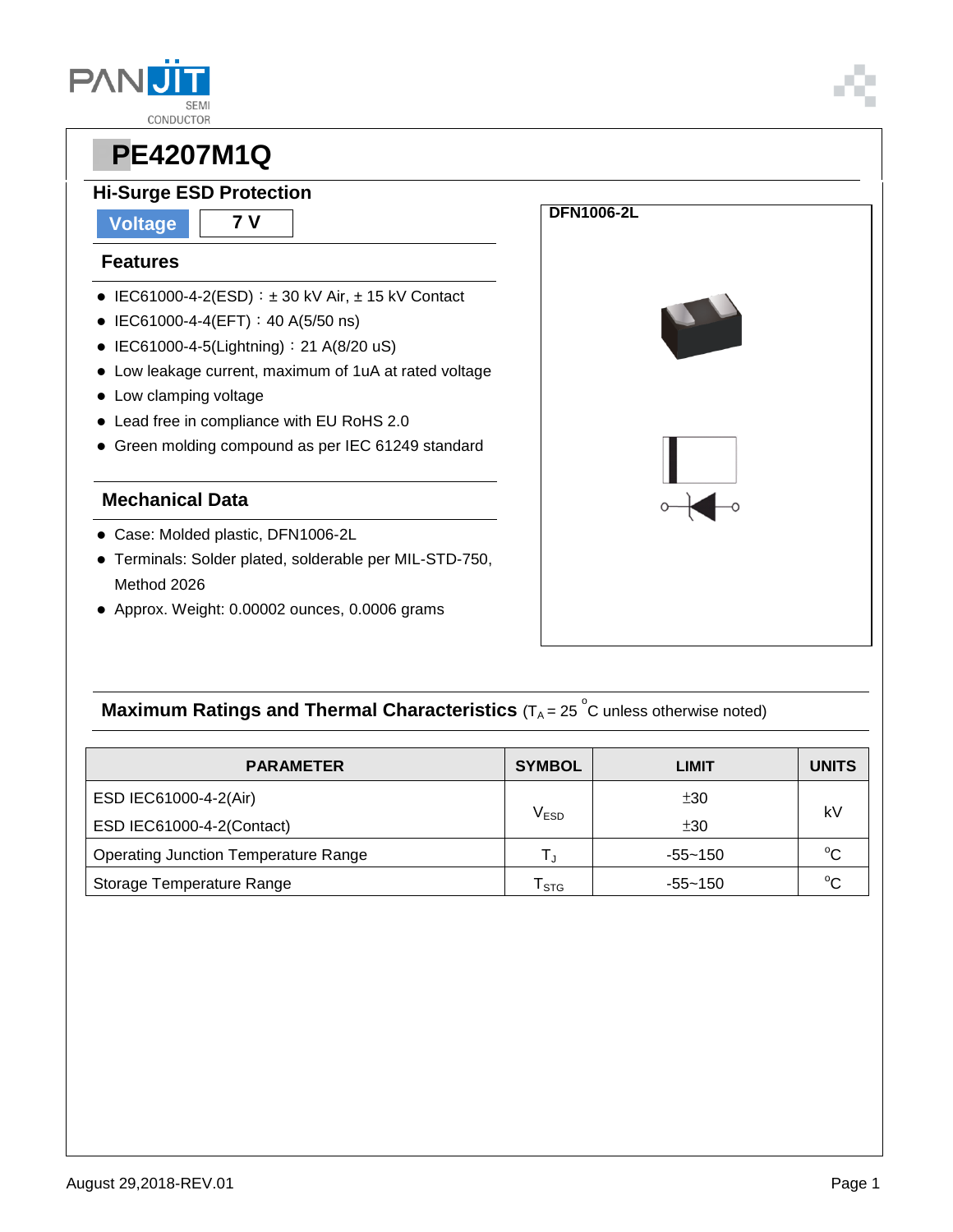



#### **Electrical Characteristics**  $(T_A = 25 \degree C$  unless otherwise noted)

| <b>PARAMETER</b>               | <b>SYMBOL</b>            | <b>TEST CONDITION</b>            | MIN. | TYP. | MAX. | <b>UNITS</b> |
|--------------------------------|--------------------------|----------------------------------|------|------|------|--------------|
| Reverse Stand-Off Voltage      | $V_{RWM}$ <sup>(1)</sup> |                                  |      |      | 7    | V            |
| Reverse Breakdown Voltage      | $V_{BR}$                 | $I_{BR}$ = 1 mA                  | 7.8  |      | 9.5  | V            |
| Reverse Leakage Current        | l <sub>R</sub>           | $V_R = 7 V$                      |      |      | 1000 | nA           |
| <b>Clamping Voltage</b>        | $V_{CL}$                 | $I_{PP} = 1$ A, $t_P = 8/20$ us  |      |      | 9    | $\vee$       |
|                                |                          | $I_{PP}$ = 21 A, $t_P$ = 8/20 us |      |      | 13.5 |              |
| <b>Clamping Voltage TLP</b>    | $V_{CL}$ <sup>(2)</sup>  | $I_{PP} = 8 A$ , $t_P = 100$ ns  |      | 11   | ۰    | $\vee$       |
|                                |                          | $I_{PP}$ = 16 A, $t_P$ = 100ns   |      | 13.6 | ۰    |              |
| <b>Dynamic Resistance</b>      | $R_{DYN}$                | $t_P = 100$ ns                   |      | 0.33 | ۰    | Ω            |
| Off State Junction Capacitance | $C_{J}$                  | 0 Vdc Bias $f = 1$ MHz           |      |      | 200  | pF           |

NOTES:

1. A transient suppressor is selected according to the working peak reverse voltage( $V_{RWM}$ ), which should be equal to or greater than the DC or continuous peak operation voltage level.

2. Testing using Transmission Line Pulse (TLP) conditions:  $Z0 = 50 \Omega$ , t<sub>P</sub> = 100 ns.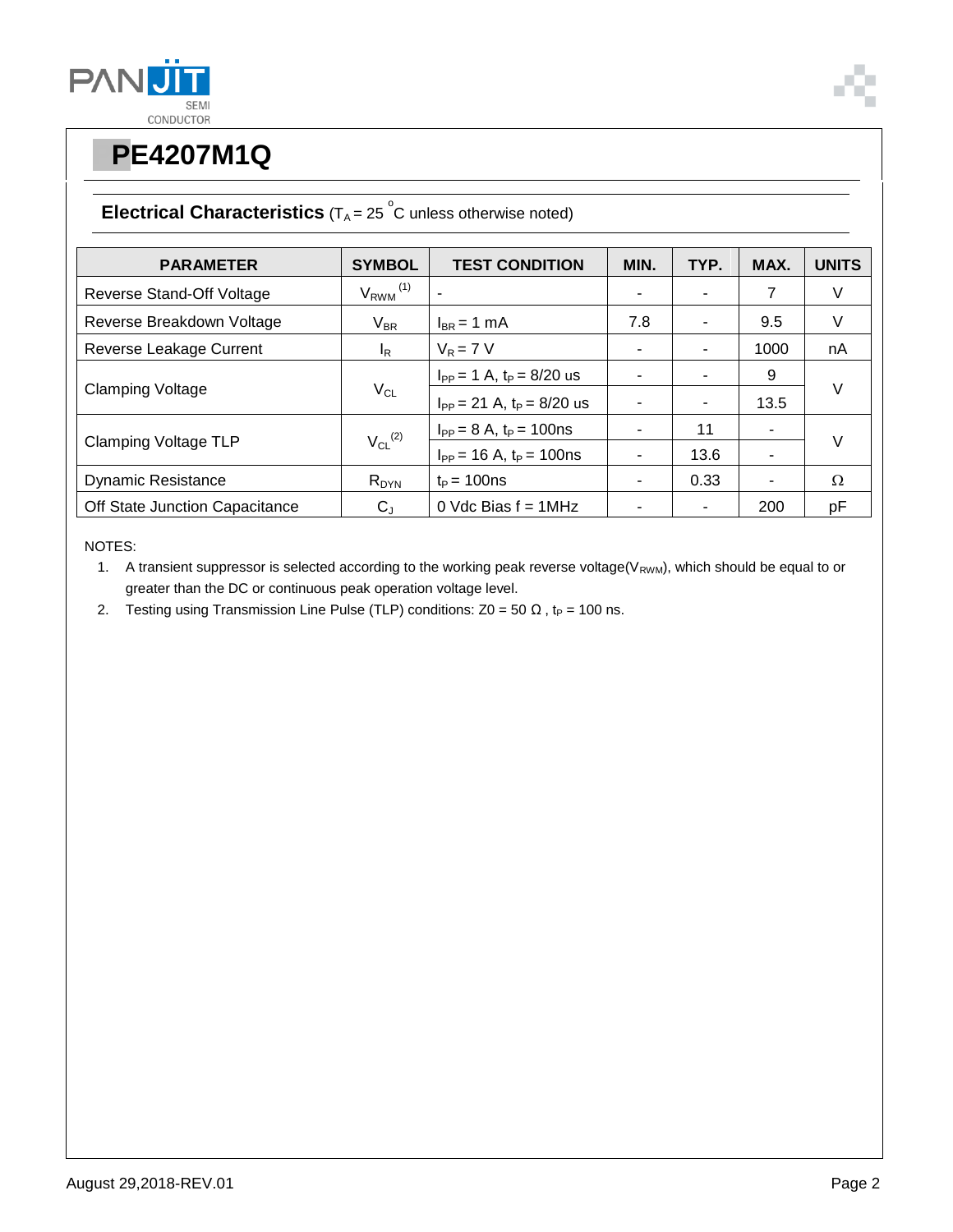



![](_page_2_Picture_4.jpeg)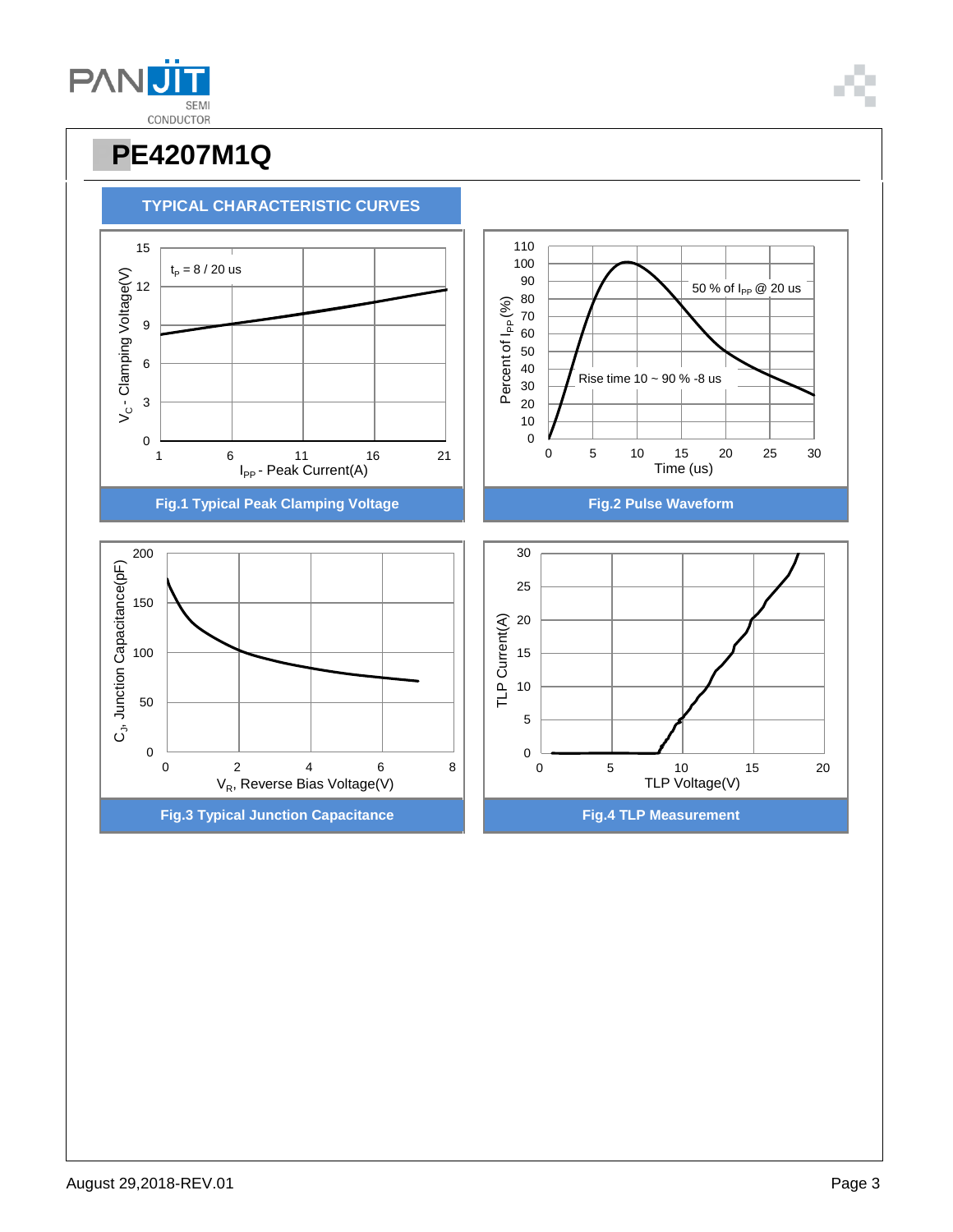![](_page_3_Picture_0.jpeg)

#### **Part No Packing Code Version**

| <b>Part No Packing Code</b> | Package Type | <b>Packing Type</b> | <b>Marking</b> | <b>Version</b> |
|-----------------------------|--------------|---------------------|----------------|----------------|
| PE4207M1Q R1 00001          | DFN1006-2L   | 10K $/$ 7" Reel     | HВ             | Halogen Free   |

#### **Packaging Information & Mounting Pad Layout**

![](_page_3_Figure_5.jpeg)